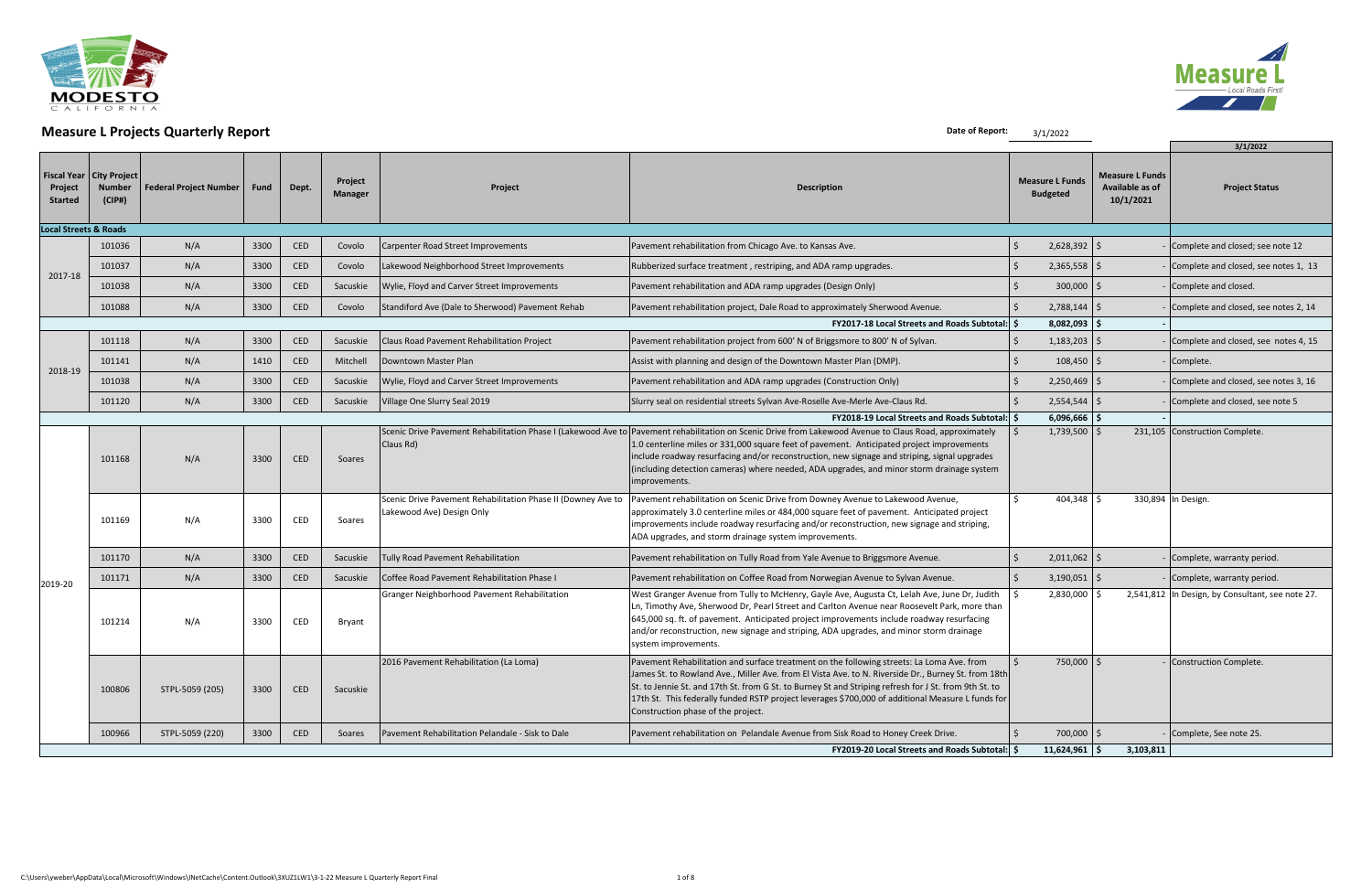

| <b>THE READ CONTROLLER CONTROLLER</b><br>3/1/2022 |                                                |                               |      |            |                           |                                                                                                   |                                                                                                                                                                                                                                                                                                                                                                                                                                                                                                                                                                                                                                 |         |                                           |                                                        |                                                                                                                             |  |
|---------------------------------------------------|------------------------------------------------|-------------------------------|------|------------|---------------------------|---------------------------------------------------------------------------------------------------|---------------------------------------------------------------------------------------------------------------------------------------------------------------------------------------------------------------------------------------------------------------------------------------------------------------------------------------------------------------------------------------------------------------------------------------------------------------------------------------------------------------------------------------------------------------------------------------------------------------------------------|---------|-------------------------------------------|--------------------------------------------------------|-----------------------------------------------------------------------------------------------------------------------------|--|
| <b>Fiscal Year</b><br>Project<br><b>Started</b>   | <b>City Project</b><br><b>Number</b><br>(CIP#) | <b>Federal Project Number</b> | Fund | Dept.      | Project<br><b>Manager</b> | Project                                                                                           | <b>Description</b>                                                                                                                                                                                                                                                                                                                                                                                                                                                                                                                                                                                                              |         | <b>Measure L Funds</b><br><b>Budgeted</b> | <b>Measure L Funds</b><br>Available as of<br>10/1/2021 | 3/1/2022<br><b>Project Status</b>                                                                                           |  |
|                                                   | 101169                                         | N/A                           | 3300 | <b>CED</b> | Soares                    | Scenic Drive Pavement Rehabilitation Phase II (Downey Ave to<br>Lakewood Ave) Construction        | Pavement rehabilitation on Scenic Drive from Downey Avenue to Lakewood Avenue,<br>approximately 3.0 centerline miles or 484,000 square feet of pavement. Anticipated project<br>improvements include roadway resurfacing and/or reconstruction, new signage and striping,<br>ADA upgrades, and storm drainage system improvements.                                                                                                                                                                                                                                                                                              | $\zeta$ | 2,695,652                                 | 2,695,652 In Design.                                   |                                                                                                                             |  |
|                                                   | 101245                                         | N/A                           | 3300 | CED        | Soares                    | 2020 Pavement Condition Survey                                                                    | The City's pavement management system requires period pavement condition surveys to<br>evaluate the condition of pavement throughout the City. This is used to prioritize pavement<br>rehabilitation projects.                                                                                                                                                                                                                                                                                                                                                                                                                  | $\zeta$ | 300,000                                   |                                                        | 299,263 City is coordinating with StanCOG for a<br>joint effort Pavement Condition Survey<br>of every street in the County. |  |
|                                                   | 101246                                         | N/A                           | 3300 | <b>CED</b> | Soares                    | Briggsmore Ave Pavement Rehabilitation - McHenry to<br>Oakdale (Design Only)                      | Pavement rehabilitation on Briggsmore Avenue from McHenry Avenue to Oakdale Road,<br>approximately 2 miles, or 862,000 square feet. Anticipated project improvements include<br>roadway resurfacing and/or reconstruction, new signage and striping, ADA upgrades at<br>intersections, signal upgrades (detection cameras, ADA push buttons) where needed, and storm<br>drainage system improvements.                                                                                                                                                                                                                           | S.      | 367,500                                   |                                                        | 79,953 In Design.                                                                                                           |  |
|                                                   | 101248                                         | N/A                           | 3300 | CED        | Sacuskie                  | Orangeburg Avenue Pavement Rehabilitation Phase I - Coffee<br>to Oakdale (Design Only)            | Pavement rehabilitation on Orangeburg Avenue from Coffee Road to Oakdale Avenue. The<br>length of the project is approximately 1.0 miles, or 421,200 square feet of pavement.<br>Anticipated project improvements include roadway resurfacing and/or reconstruction, new<br>signage and striping, ADA upgrades, and storm drainage system improvements.                                                                                                                                                                                                                                                                         |         | 241,500                                   |                                                        | 108,542 In Design.                                                                                                          |  |
| 2020-21                                           | 101249                                         | N/A                           | 3300 | CED        | Sacuskie                  | Pelandale Neighborhood Pavement Maintenance Project                                               | Pavement maintenance in the area bound by Dale Road, Bangs Avenue, Tully Road, Snyder<br>Avenue. This project will maintain approximately 12.6 center line miles or 2,190,000 square feet<br>of local roads, and 1.1 center line miles or 200,000 square feet of minor collector (Snyder<br>Avenue). Anticipated improvements include slurry seal surface treatment and restriping, ADA<br>upgrades to various locations.                                                                                                                                                                                                       |         | 2,271,250                                 |                                                        | 2,095,697 Out to bid.                                                                                                       |  |
|                                                   | 101042                                         | ATPL-5059(233)                | 3160 | CED        | Soares                    | Paradise Road Pavement Rehabilitation (with ATP Project)<br>(construction)                        | The City will receive ATP Cycle 3 funding for active transportation improvements to Paradise<br>Road and streets near Modesto High School. The project will make ADA and bicycle<br>improvements. Eligible ATP grant work includes slurry seal only. The current Pavement Condition<br>Index (PCI) of Paradise Rd. ranges from 4 to 31, which requires a more intensive rehabilitation to<br>be effective. It is cost effective to do the pavement rehabilitation at the same time as the ATP<br>grant project improvements. Preliminary costs of pavement rehabilitation (construction only) are<br>estimated to be \$760,000. | $\zeta$ | 760,000                                   |                                                        | 760,000 In Design.                                                                                                          |  |
|                                                   | 100942                                         | STPL-5059(219)                | 3160 | CED        | Sacuskie                  | Paradise Road (500' East of Carpenter Road to Sheridan Street)<br>Pavement Rehabilitation Project | Pavement rehabilitation on Paradise Road from 500' East of Carpenter Road to Sheridan Street.<br>The length of the project is 0.85 mile. Anticipated project improvements include roadway<br>resurfacing, new striping, ADA upgrades, school crossing improvement and intersection<br>improvements at Paradise/Wade/Harris/Beverly.                                                                                                                                                                                                                                                                                             |         | 415,000                                   |                                                        | - In Construction.                                                                                                          |  |
|                                                   |                                                |                               |      |            |                           |                                                                                                   | <b>FY2020-21 Local Streets and Roads Subtotal: S</b>                                                                                                                                                                                                                                                                                                                                                                                                                                                                                                                                                                            |         | 7,050,902 \$                              | 6,039,107                                              |                                                                                                                             |  |

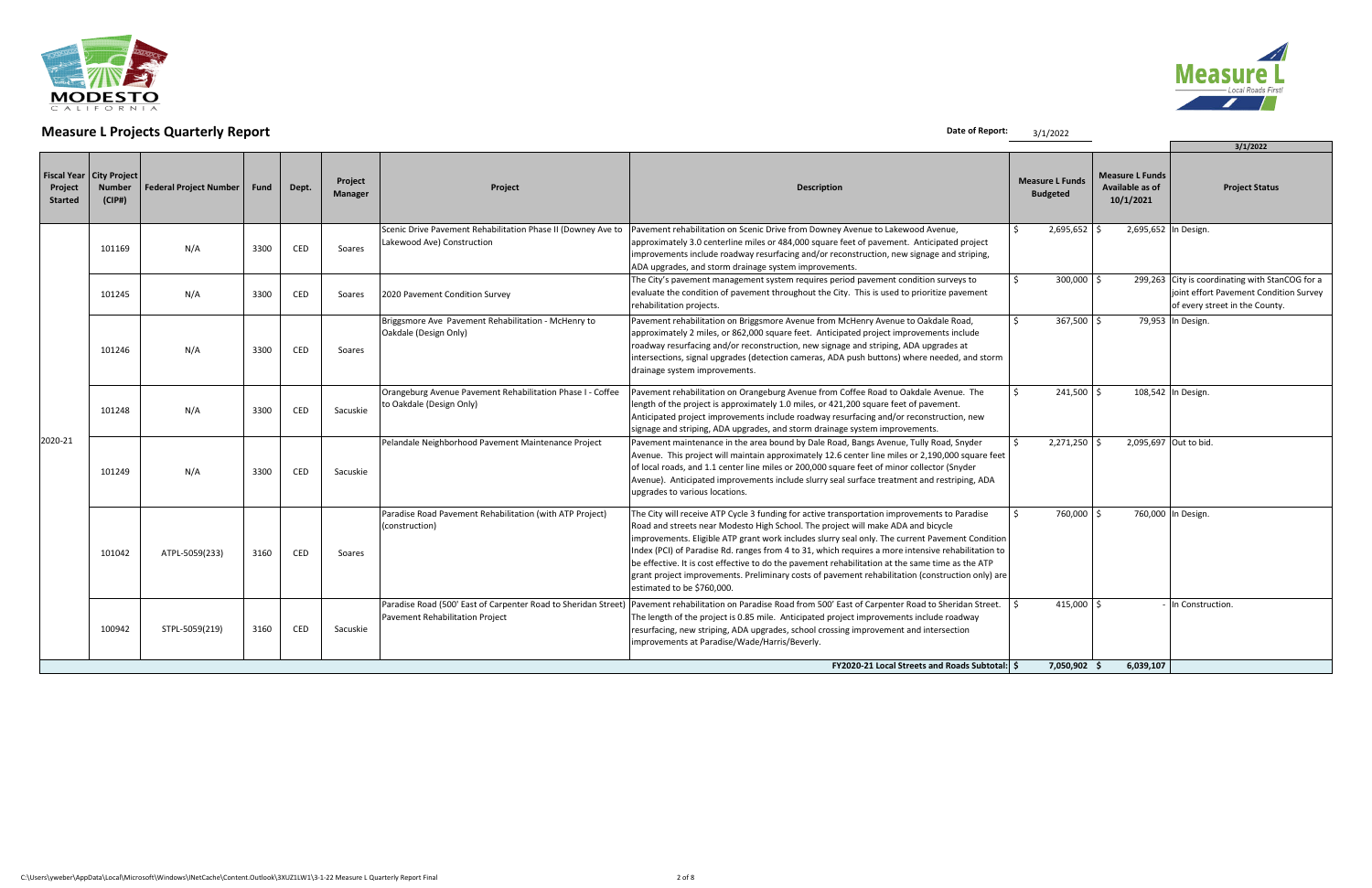

|                           | J / 1 / 2022                                                          |                               |      |       |                           |                                                                                         |                                                                                                                                                                                                                                                                                                                                                                                                       |                                           |           |                                                        |                                          |  |  |
|---------------------------|-----------------------------------------------------------------------|-------------------------------|------|-------|---------------------------|-----------------------------------------------------------------------------------------|-------------------------------------------------------------------------------------------------------------------------------------------------------------------------------------------------------------------------------------------------------------------------------------------------------------------------------------------------------------------------------------------------------|-------------------------------------------|-----------|--------------------------------------------------------|------------------------------------------|--|--|
|                           |                                                                       |                               |      |       |                           |                                                                                         |                                                                                                                                                                                                                                                                                                                                                                                                       |                                           |           |                                                        | 3/1/2022                                 |  |  |
| Project<br><b>Started</b> | Fiscal Year   City Project<br><b>Number</b><br>(CIP#)                 | <b>Federal Project Number</b> | Fund | Dept. | Project<br><b>Manager</b> | Project                                                                                 | <b>Description</b>                                                                                                                                                                                                                                                                                                                                                                                    | <b>Measure L Funds</b><br><b>Budgeted</b> |           | <b>Measure L Funds</b><br>Available as of<br>10/1/2021 | <b>Project Status</b>                    |  |  |
| 2021-22                   | 101314                                                                | N/A                           | 3300 | CED   | Sacuskie                  | Coffee Road Pavement Rehabilitation Phase II (Scenic Dr to<br>Norwegian Ave)            | Pavement rehabilitation project on Coffee Road from Scenic Drive to Norwegian Avenue. The<br>length of the project is approximately 1.5 miles. Anticipated project improvements include<br>roadway resurfacing, new signage and striping, ADA upgrades, signal upgrades (including<br>detection cameras) and storm drainage system improvements.                                                      |                                           | 2,748,500 |                                                        | 2,745,419 Design to start in the Summer. |  |  |
|                           | 101315                                                                | N/A                           | 3300 | CED   | Soares                    | Dale Road Pavement Rehabilitation (Standiford to Bangs)<br>Design                       | Pavement rehabilitation on Dale Road from Standiford Avenue to Bangs Avenue. The length of<br>the project is 1.3 centerline miles. Anticipated project improvements include roadway<br>resurfacing and/or reconstruction, new signage and striping, ADA upgrades at intersections,<br>signal upgrades (detection cameras) where appropriate, and storm drainage system<br>improvements.               |                                           | 285,000   |                                                        | 282,325 Design to start in the Summer.   |  |  |
|                           | 101248                                                                | N/A                           | 3300 | CED   | Sacuskie                  | Orangeburg Avenue Pavement Rehabilitation Phase I - Coffee<br>to Oakdale (Construction) | Pavement rehabilitation on Orangeburg Avenue from Coffee Road to Oakdale Avenue. The<br>length of the project is approximately 1.0 miles, or 421,200 square feet of pavement.<br>Anticipated project improvements include roadway resurfacing and/or reconstruction, new<br>signage and striping, ADA upgrades, and storm drainage system improvements.                                               |                                           | 1,610,000 | 1,610,000 In Design.                                   |                                          |  |  |
|                           | 101246                                                                | N/A                           | 3300 | CED   | Soares                    | Briggsmore Ave Pavement Rehabilitation - McHenry to<br>Oakdale (Construction)           | Pavement rehabilitation on Briggsmore Avenue from McHenry Avenue to Oakdale Road,<br>approximately 2 miles, or 862,000 square feet. Anticipated project improvements include<br>roadway resurfacing and/or reconstruction, new signage and striping, ADA upgrades at<br>intersections, signal upgrades (detection cameras, ADA push buttons) where needed, and storm<br>drainage system improvements. |                                           | 4,900,000 |                                                        | 4,900,000 In Design, see note 26.        |  |  |
|                           |                                                                       |                               |      |       |                           |                                                                                         | <b>FY2021-22 Local Streets and Roads Subtotal: \$</b>                                                                                                                                                                                                                                                                                                                                                 |                                           | 9,543,500 | 9,537,744                                              |                                          |  |  |
|                           | $42,398,123$ \$ 18,680,662<br>Local Streets and Roads All Projects \$ |                               |      |       |                           |                                                                                         |                                                                                                                                                                                                                                                                                                                                                                                                       |                                           |           |                                                        |                                          |  |  |

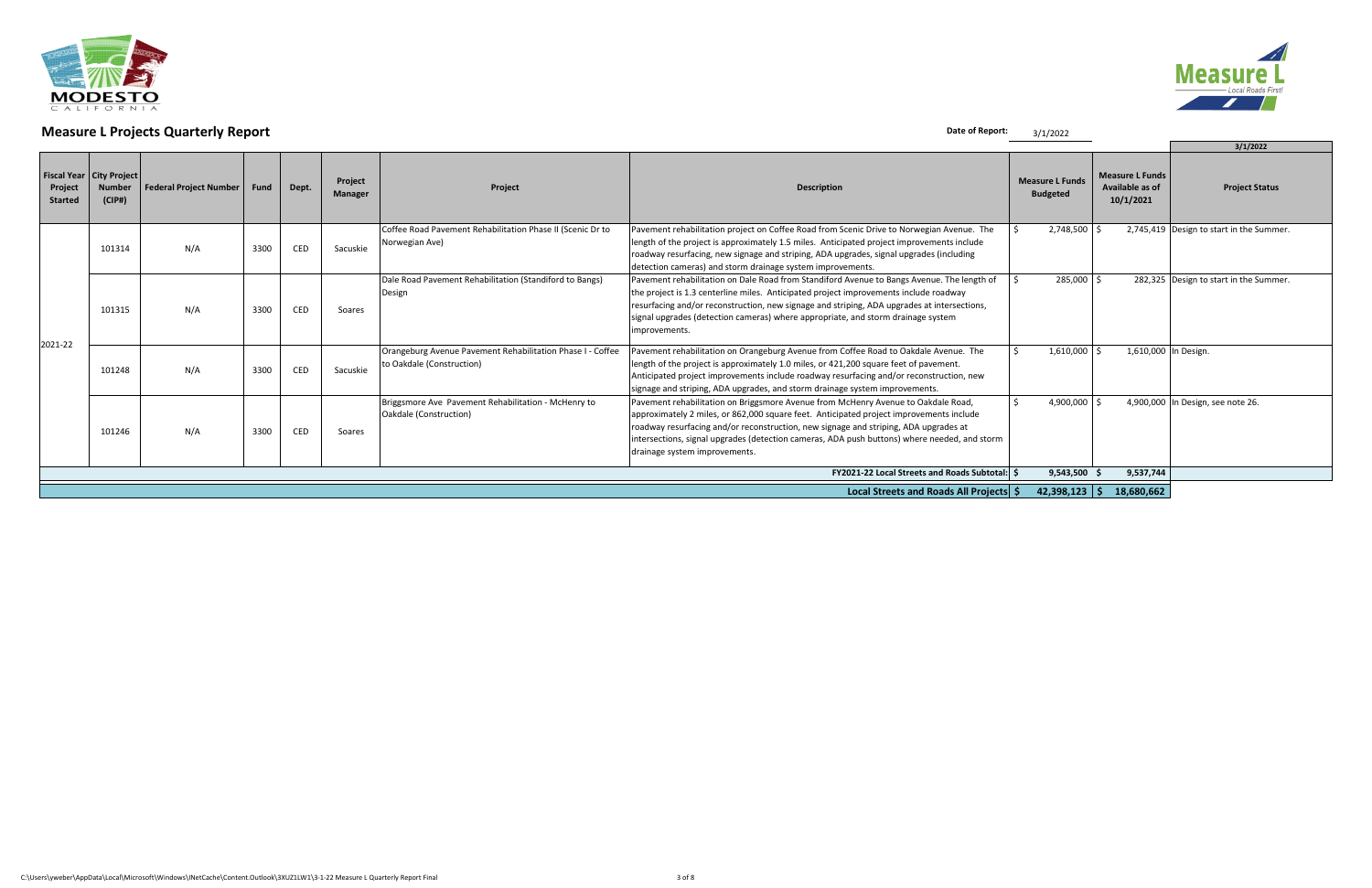

# **Measure L Projects Quarterly Report**  $\frac{3}{1/2022}$

|                           |                                                       | $\ldots$                      |               |           |                    |                                                                                                 |                                                                                                                                                                                                                                                                                                                                                            | $7 + 1 = 0 = 0$                           |                                                        | 3/1/2022                                                                                                    |
|---------------------------|-------------------------------------------------------|-------------------------------|---------------|-----------|--------------------|-------------------------------------------------------------------------------------------------|------------------------------------------------------------------------------------------------------------------------------------------------------------------------------------------------------------------------------------------------------------------------------------------------------------------------------------------------------------|-------------------------------------------|--------------------------------------------------------|-------------------------------------------------------------------------------------------------------------|
| Project<br><b>Started</b> | Fiscal Year   City Project<br><b>Number</b><br>(CIP#) | <b>Federal Project Number</b> | Fund          | Dept.     | Project<br>Manager | Project                                                                                         | <b>Description</b>                                                                                                                                                                                                                                                                                                                                         | <b>Measure L Funds</b><br><b>Budgeted</b> | <b>Measure L Funds</b><br>Available as of<br>10/1/2021 | <b>Project Status</b>                                                                                       |
| <b>Traffic Management</b> |                                                       |                               |               |           |                    |                                                                                                 |                                                                                                                                                                                                                                                                                                                                                            |                                           |                                                        |                                                                                                             |
|                           | 101039                                                | N/A                           | 1410          | CED       | Covolo             | Task Force to establish school safety needs                                                     | Staff to meet with school administrators to discuss possible safety improvement projects in the<br>public right of way.                                                                                                                                                                                                                                    | 45,000 $\mid$ \$                          |                                                        | 21,435 See School Safety Program Study<br>(101172)                                                          |
|                           | 101040                                                | N/A                           | 3300          | CED       | Sacuskie           | mprove traffic flow & safety @ Orville Wright Elementary                                        | Improve pedestrian safety and traffic flow around Orville Wright Elementary School.                                                                                                                                                                                                                                                                        | $586,702$ \$                              |                                                        | $\sqrt{27,912}$ Complete.                                                                                   |
|                           | 101043                                                | N/A                           | 3300          | PW        | Collins            | Replace 120 Obsolete traffic controllers                                                        | Order and install needed traffic controllers and Ethernet switches.                                                                                                                                                                                                                                                                                        | $584,437$ \$                              |                                                        | - Complete and closed.                                                                                      |
|                           | 100884                                                | HSIP-5059(204)                | 3160          | PW        | Collins            | <b>Emergency Vehicle Preemption</b>                                                             | Installation of Emergency Vehicle Pre-emption (EVP) systems.                                                                                                                                                                                                                                                                                               | 61,468                                    |                                                        | - Complete and closed.                                                                                      |
|                           | 100719/20                                             | CML-5059(190)                 | 3291/<br>3160 | PW        | Collins            | New Traffic Signals - 2013                                                                      | New traffic signals at Floyd/Millbrook, Prescott/Mt. Vernon and Roselle/Belharbour.                                                                                                                                                                                                                                                                        | $122,080$ \$                              |                                                        | - Complete and closed.                                                                                      |
| 2017-18                   | 100634                                                | CML-5059(185)                 | 3160          | <b>PW</b> | Sandhu             | Upgrade Traffic Signals - 2013 (9th/B, 7th/G, 7th/H, 7th/I)                                     | Upgrade Traffic Signals at 9th/B, 7th/G, 7th/H, 7th/I, including installation of pedestrian push<br>buttons and vehicle detection                                                                                                                                                                                                                          | $175,000$ \$                              |                                                        | Construction Complete.                                                                                      |
|                           | 100990                                                | SSARPL-5059(225)              | 3160<br>CED   |           | Sandhu             | System Safety Analysis Report Program                                                           | Hire a consultant to evaluate roadway network and to identify and recommend safety projects<br>for future Highway Safety Improvement Program (HSIP) funding opportunities. Project expanded<br>to include development of Local Roads Safety Plan.                                                                                                          | $32,500$   \$                             |                                                        | Consultant is finalizing report.                                                                            |
|                           | 101089                                                | N/A                           | 3300          | CED       | Soares             | Tully Road Safety Improvements                                                                  | Provide a safe method for pedestrians and bicyclist to cross Tully Road located approximately<br>1,520 feet south of the Pelandale Avenue/Tully Road intersection. Anticipated project<br>improvements include curb, gutter, sidewalk, ADA improvements, street light, pedestrian/bicycle<br>signal, striping, markings and signage.                       | $511,183$ \$                              |                                                        | 480,352 Consultant is working on 95% design and<br>specifications submittal. See note 7                     |
|                           |                                                       |                               |               |           |                    |                                                                                                 | <b>FY2017-18 Traffic Management Subtotal: \$</b>                                                                                                                                                                                                                                                                                                           | $2,118,369$ \$                            | 529,699                                                |                                                                                                             |
|                           | 101122                                                | N/A                           | 3300          | PW        | Collins            | Installation of Rectangular Flashing Beacon                                                     | Installation of two Rectangular Rapid Flashing Beacons at:<br>• Carver Road at Teresa Street<br>• Emerald Avenue south of Maze Boulevard Mid-Block                                                                                                                                                                                                         | 200,000 \$                                |                                                        | 190,030 In construction.                                                                                    |
| 2018-19                   | 101123                                                | N/A                           | 3300          | PW        | Collins            | Fiber Drop into Traffic Signal Cabinet                                                          | Cut and splice into existing fiber optic back bone bringing fiber optic cable into traffic signal<br>cabinets along Briggsmore Avenue, Standiford/Sylvan Avenues, and Oakdale Road.                                                                                                                                                                        | 560,000 \$                                |                                                        | 559,844 In construction.                                                                                    |
|                           | 101124                                                | N/A                           | 3300          | PW        | Collins            | Replace 35 Obsolete Traffic Controllers                                                         | Order and install needed traffic controllers, cards to upgrade existing 2070s to 2070LX, and<br>Ethernet switches.                                                                                                                                                                                                                                         | 178,250 \$                                |                                                        | 28,101 Started installing controllers in<br>downtown                                                        |
|                           | 101125                                                | N/A                           | 1410          | PW        | Collins            | Traffic Signal Analysis Study System Wide                                                       | Hire outside consultant to analyze the City of Modesto's traffic signal operation and proposed<br>modifications for future system wide.                                                                                                                                                                                                                    | $250,000$ \$                              |                                                        | 6,730 Complete                                                                                              |
|                           |                                                       |                               |               |           |                    |                                                                                                 | <b>FY2018-19 Traffic Management Subtotal: \$</b>                                                                                                                                                                                                                                                                                                           | $1,188,250$ \$                            | 784,705                                                |                                                                                                             |
|                           | 101172                                                | N/A                           | 3300          | CED       | Sandhu             | School Safety Program Study                                                                     | This project will provide funding to hire a consultant to evaluate safety and traffic flow around<br>schools throughout Modesto and prioritize needs.                                                                                                                                                                                                      | 250,000 \$                                |                                                        | 1,051 Consultant working on data collection at<br>all locations and setting up public<br>outreach strategy. |
|                           | 101173                                                | N/A                           | 1410          | PW        | Collins            | School Area All-Way Stop Beacons                                                                | Sunrise/Tokay, Merle/Bailey, Sutter/South, Robertson/Hammond.                                                                                                                                                                                                                                                                                              | 48,000 $\vert$ \$                         |                                                        | Complete                                                                                                    |
|                           | 101174                                                | N/A                           | 1410          | PW        | Collins            | Advance School Zone Beacons at 13 schools                                                       | Improve safety around schools by installing advance school zone beacons at 13 schools<br>throughout the City.                                                                                                                                                                                                                                              | 130,000 \$                                |                                                        | 53,463 Received shipment; planning on starting<br>installation towards end of summer                        |
|                           | 101175                                                | N/A                           | 1410          | PW        | Collins            | School Crosswalk Beacon - RRFB at Everett School and Sylvan<br>Elementary                       | Improve pedestrian safety and traffic flow by installing two Rectangular Rapid Flashing Beacons<br>and ADA upgrades at Mt. Vernon mid-block in front of Everett School and at Rumble and Bay<br>near Sylvan Elementary.                                                                                                                                    | 345,000 \$                                |                                                        | 315,893 In construction                                                                                     |
| 2019-20                   | 101176                                                | N/A                           | 1410          | PW        | Collins            | Upgrade Lighted Crosswalks to RRFB near Davis High School,<br>Our Lady of Fatima School and MJC | Improve pedestrian safety and traffic flow by replacing in-roadway lighted cross-walks with<br>rectangular rapid flashing beacons at Rumble at Wales near Davis High School, on West Granger<br>at Carlton near Our Lady of Fatima School, on College at Terminal near Modesto Junior College,<br>and on Stoddard at Terminal near Modesto Junior College. | 460,000 \$                                |                                                        | 422,544 In construction                                                                                     |
|                           | 101177                                                | N/A                           | 1410          | PW        | Collins            | Upgrade RRFB on Sunrise at Coolidge near Elliot School                                          | Improve pedestrian safety and traffic flow around schools by replacing old beacons with<br>rectangular rapid flashing beacons at Sunrise Avenue and Coolidge Avenue near Elliot School.                                                                                                                                                                    | $20,000$ \$                               |                                                        | 330 Complete                                                                                                |

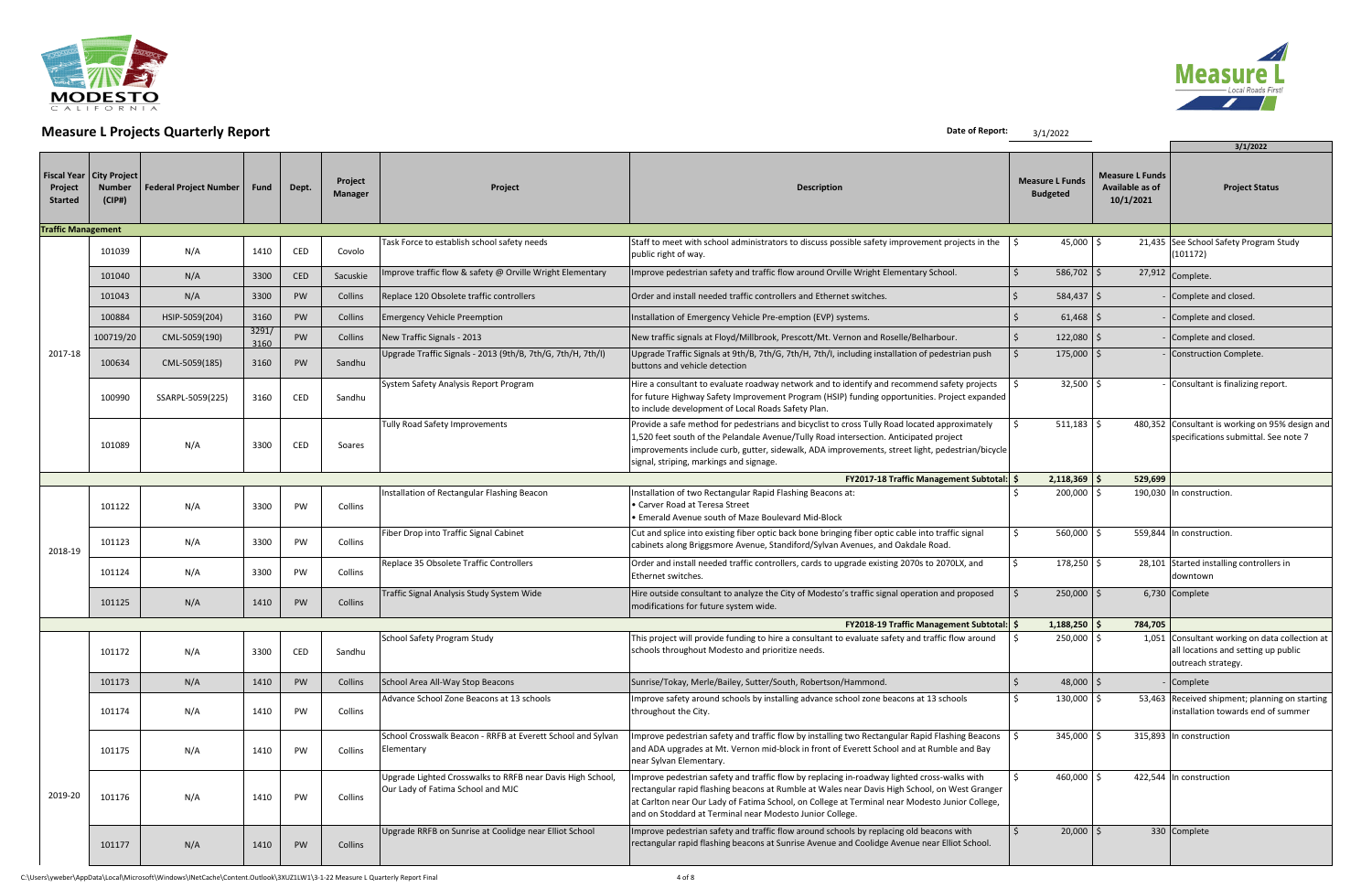

# **Measure L Projects Quarterly Report** 3/1/2022

|                                                 |                                                |                               |      |           |                           |                                                      |                                                                                                                                                                                                                                                                                                                                                                |                                           |                |                                                        | 3/1/2022                                                                                           |  |
|-------------------------------------------------|------------------------------------------------|-------------------------------|------|-----------|---------------------------|------------------------------------------------------|----------------------------------------------------------------------------------------------------------------------------------------------------------------------------------------------------------------------------------------------------------------------------------------------------------------------------------------------------------------|-------------------------------------------|----------------|--------------------------------------------------------|----------------------------------------------------------------------------------------------------|--|
| <b>Fiscal Year</b><br>Project<br><b>Started</b> | <b>City Project</b><br><b>Number</b><br>(CIP#) | <b>Federal Project Number</b> | Fund | Dept.     | Project<br><b>Manager</b> | Project                                              | <b>Description</b>                                                                                                                                                                                                                                                                                                                                             | <b>Measure L Funds</b><br><b>Budgeted</b> |                | <b>Measure L Funds</b><br>Available as of<br>10/1/2021 | <b>Project Status</b>                                                                              |  |
|                                                 | 101179                                         | N/A                           | 1410 | PW        | Collins                   | HAWK System at Hetch Hetchy at Tully and Prescott    | This project will install High-Intensity Activated Crosswalk (HAWK) Systems at Hetch-Hetchy on<br>Tully and Hetch Hetchy at Prescott. (Design only)                                                                                                                                                                                                            |                                           | $50,000$ \$    |                                                        | 24,154 In Construction                                                                             |  |
|                                                 | 101178                                         | N/A                           | 3300 | CED       | Bryant                    | Neighborhood Traffic Calming Program                 | This program will provide traffic calming improvements to residential neighborhoods. Citizen<br>participation will be strongly encouraged in identifying neighborhood needs. Following public<br>outreach efforts, projects will be prioritized and developed by City Staff to improve traffic flow<br>and safety in residential neighborhoods.                |                                           | $50,000$ \$    |                                                        | 8,294 Program approved by City Council and<br>project selection will commence at<br>future date.   |  |
|                                                 |                                                |                               |      |           |                           |                                                      | <b>FY2019-20 Traffic Management Subtotal: \$</b>                                                                                                                                                                                                                                                                                                               |                                           | $1,353,000$ \$ | 825,729                                                |                                                                                                    |  |
|                                                 | 101322                                         | CML 5059 (245)                | 3160 | PW        | Collins                   | Claus Road Signal Coordination (Design)              | Improve traffic flow by installing software and hardware upgrades to coordinate signals along<br>Claus Road at Briggsmore, Orangeburg, Scenic and Creekside. City received CMAQ grant for<br>Design phase in the amount of \$47,250, Measure L Traffic Management funding will provide the<br>local match of \$27,750, for a project Design total of \$75,000. |                                           | $27,750$ \$    |                                                        | - Scheduling constructability Review                                                               |  |
|                                                 | 101242                                         | N/A                           | 1410 | PW        | Collins                   | Installation of Video Detection Cameras              | Install video detection cameras at 100 intersections throughout the City of Modesto.                                                                                                                                                                                                                                                                           |                                           | 410,000 \$     |                                                        | 410,000 Installed 224 cameras at 59 intersections                                                  |  |
|                                                 | 101179                                         | N/A                           | 1410 | PW        | Collins                   | HAWK System at Hetch Hetchy at Tully and Prescott    | This project will install High-Intensity Activated Crosswalk (HAWK) Systems at Hetch-Hetchy on<br>Tully and Hetch Hetchy at Prescott. (Construction)                                                                                                                                                                                                           |                                           | 450,000        |                                                        | 450,000 In construction                                                                            |  |
|                                                 | 101323                                         | CML 5059 (246)                | 3160 | <b>PW</b> | Collins                   | Scenic Drive Signal Coordination (Design)            | Software and hardware upgrades to coordinate signals along Scenic Drive at Bodem, Rose,<br>Coffee and Oakdale. City received CMAQ grant for Design in the amount of \$63,000, Measure L<br>Traffic Management funding will provide the local match of \$37,000, for a project Design total of<br>\$100,000.                                                    |                                           | $37,000$ :     | - Scheduling constructability Review                   |                                                                                                    |  |
|                                                 | 101178                                         | N/A                           | 3300 | CED       | Bryant                    | Neighborhood Traffic Calming Program                 | This program will provide traffic calming improvements to residential neighborhoods. Citizen<br>participation will be strongly encouraged in identifying neighborhood needs. Following public<br>outreach efforts, projects will be prioritized and developed by City Staff to improve traffic flow<br>and safety in residential neighborhoods.                |                                           | $600,000$ \$   |                                                        | 600,000 Program approved by City Council and<br>project selection will commence at<br>future date. |  |
|                                                 |                                                |                               |      |           |                           |                                                      | <b>FY2020-21 Traffic Management Subtotal: \$</b>                                                                                                                                                                                                                                                                                                               |                                           | $1,524,750$ \$ | 1,460,000                                              |                                                                                                    |  |
|                                                 | 101322                                         | CML 5059 (245)                | 3160 | PW        | Collins                   | Claus Road Signal Coordination (Construction)        | Improve traffic flow by installing software and hardware upgrades to coordinate signals along<br>Claus Road at Briggsmore, Orangeburg, Scenic and Creekside. City received CMAQ grant in the<br>amount of \$189,000, Measure L Traffic Management funding will provide local match of<br>\$111,000, for a project construction total of \$300,000.             |                                           | $111,000$ \$   |                                                        | 111,000 No update                                                                                  |  |
|                                                 | 101323                                         | CML 5059 (246)                | 3160 | PW        | Collins                   | Scenic Drive Signal Coordination (Construction)      | Software and hardware upgrades to coordinate signals along Scenic Drive at Bodem, Rose,<br>Coffee and Oakdale. City received CMAQ grant for Construction in the amount of \$252,000,<br>Measure L Traffic Management funding will provide the local match of \$148,000, for a project<br>Construction total of \$400,000.                                      |                                           | $148,000$ \$   |                                                        | 148,000 No update                                                                                  |  |
|                                                 | 101317                                         | N/A                           | 1410 | PW        | Collins                   | Fiber Drop into Traffic Signal Cabinet (Design)      | Installation of fiber optic cable and network switches along Carpenter Road, Prescott Road, and<br>Maze Boulevard to connect traffic signals.                                                                                                                                                                                                                  |                                           | $40,000$ \$    |                                                        | 40,000 No update                                                                                   |  |
| 2021-22                                         | 101318                                         | N/A                           | 1410 | PW        | Collins                   | Fiber Drop Downtown Corridors - G St & H St (Design) | Installation of fiber optic cable and network switches in the downtown central business district<br>along G and H street to connect traffic signals.                                                                                                                                                                                                           |                                           | $30,000$ \$    | 30,000 No update                                       |                                                                                                    |  |
|                                                 | 101316                                         | N/A                           | 1410 | PW        | Collins                   | Adaptive Traffic Control Software                    | Installation of adaptive traffic control software that adjusts, in real-time, traffic signal timings<br>based on the current traffic conditions, demand, and system capacity to accommodate changing<br>traffic patterns and ease traffic congestion.                                                                                                          |                                           | $1,000,000$ \$ | 700,000 No update, see note 29.                        |                                                                                                    |  |
|                                                 | 101221                                         | N/A                           | 3300 | CED       | Bryant                    | School Safety Program Projects                       | Based on the recommendations and projects identified in the School Safety Program Study<br>above, funding will be allocated for design and construction of specific projects to improve<br>pedestrian safety and traffic flow around schools.                                                                                                                  |                                           | 575,000 \$     |                                                        | 575,000 Project will commence following School<br>Safety Program Study                             |  |

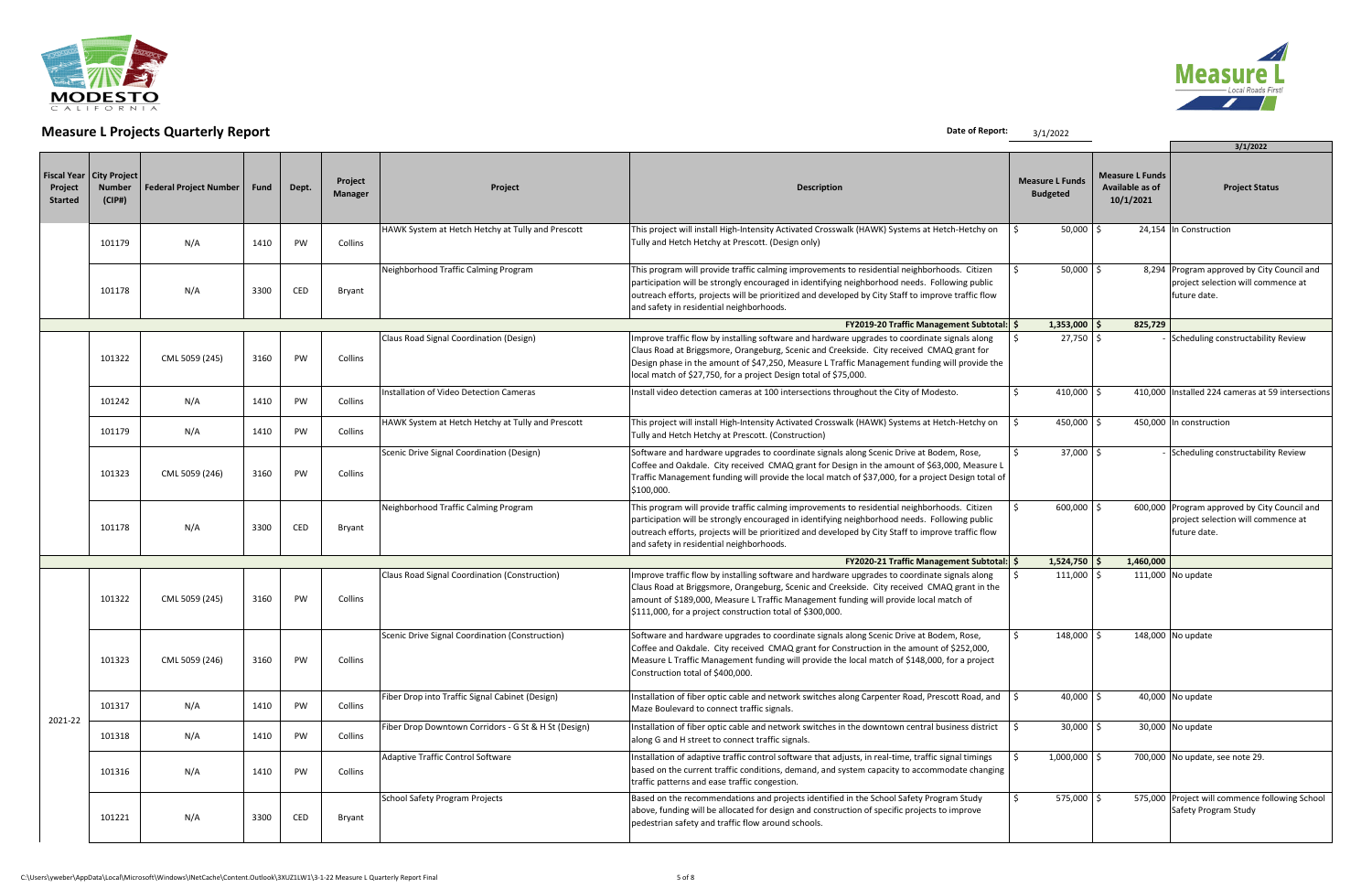

|                           |                                                     | <b>Measure L Projects Quarterly Report</b> |      |       |                    |                     | Date of Report:                                                                                                                                                                     | 3/1/2022                                  |                                                 |                          |
|---------------------------|-----------------------------------------------------|--------------------------------------------|------|-------|--------------------|---------------------|-------------------------------------------------------------------------------------------------------------------------------------------------------------------------------------|-------------------------------------------|-------------------------------------------------|--------------------------|
|                           |                                                     |                                            |      |       |                    |                     |                                                                                                                                                                                     |                                           |                                                 | 3/1/2022                 |
| Project<br><b>Started</b> | Fiscal Year City Project<br><b>Number</b><br>(CIP#) | Federal Project Number   Fund              |      | Dept. | Project<br>Manager | Project             | <b>Description</b>                                                                                                                                                                  | <b>Measure L Funds</b><br><b>Budgeted</b> | Measure L Funds<br>Available as of<br>10/1/2021 | <b>Project Status</b>    |
|                           | 101192                                              | CML-5059(238)                              | 3160 | PW    | Collins            | Upgrade ATMS - 2019 | Cut and splice into existing fiber optic back bone bringing fiber optic cable into traffic signal<br>cabinets along Briggsmore Avenue, Standiford/Sylvan Avenues, and Oakdale Road. | $300,000$ $\mid$ :                        |                                                 | 300,000 In construction. |
|                           |                                                     |                                            |      |       |                    |                     | FY2021-22 Traffic Management Subtotal: \$                                                                                                                                           | 2,204,000                                 | 1,604,000                                       |                          |
|                           |                                                     |                                            |      |       |                    |                     | Traffic Management All Projects \$                                                                                                                                                  | $6,184,369$ \$                            | 3,600,133                                       |                          |

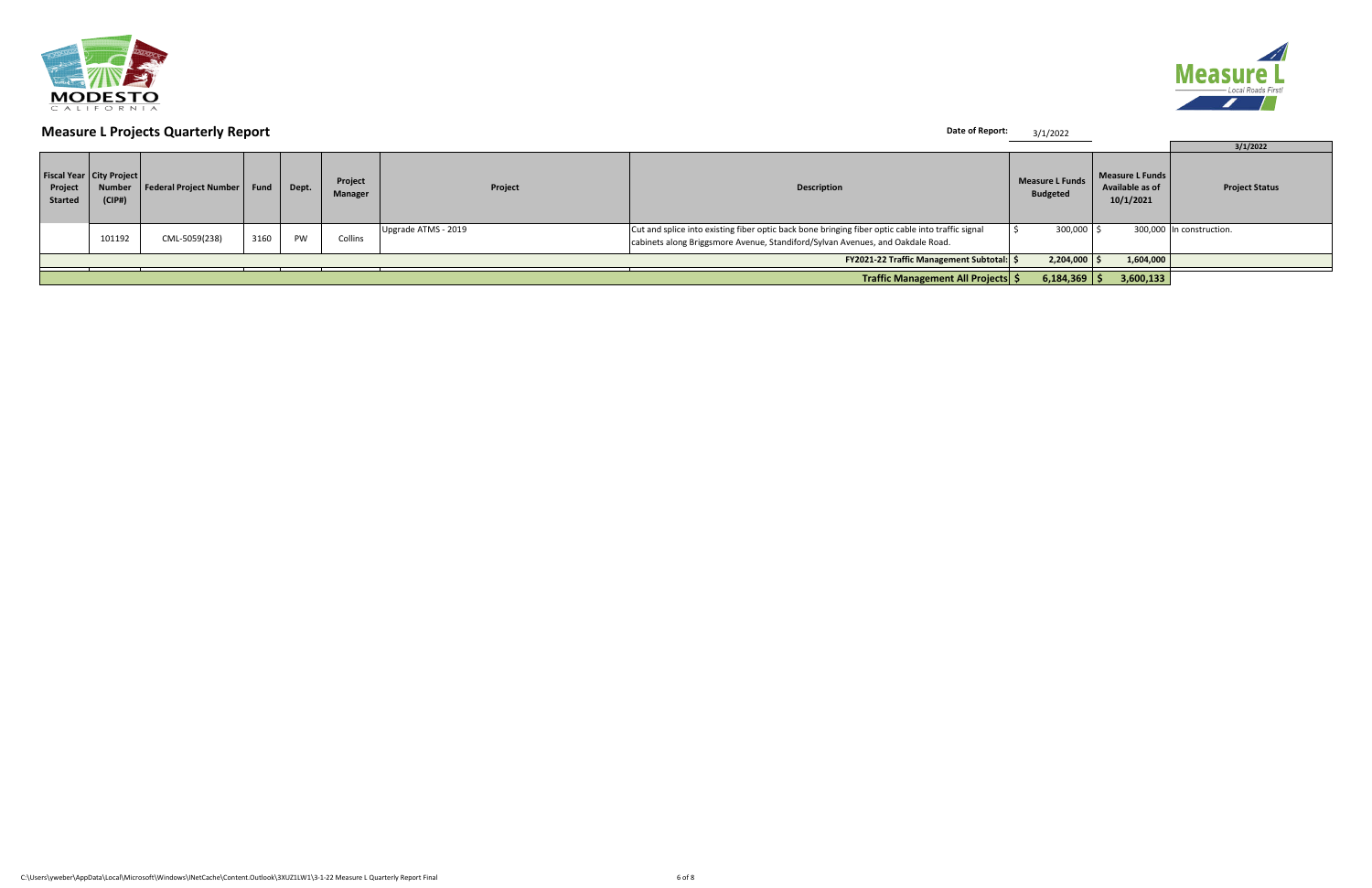

|                            |                                                       | <b>THE READ CONTROLLER CONTROLLER</b> |      |       |                           |                                                 |                                                                                                                                                                                                                                                                                                                                                                                                                                                                                                                                                                                                                                                         | <b>3/1/2022</b>                           |                                                        |                                                                                                                    |
|----------------------------|-------------------------------------------------------|---------------------------------------|------|-------|---------------------------|-------------------------------------------------|---------------------------------------------------------------------------------------------------------------------------------------------------------------------------------------------------------------------------------------------------------------------------------------------------------------------------------------------------------------------------------------------------------------------------------------------------------------------------------------------------------------------------------------------------------------------------------------------------------------------------------------------------------|-------------------------------------------|--------------------------------------------------------|--------------------------------------------------------------------------------------------------------------------|
| Project<br><b>Started</b>  | Fiscal Year   City Project<br><b>Number</b><br>(CIP#) | <b>Federal Project Number</b>         | Fund | Dept. | Project<br><b>Manager</b> | Project                                         | <b>Description</b>                                                                                                                                                                                                                                                                                                                                                                                                                                                                                                                                                                                                                                      | <b>Measure L Funds</b><br><b>Budgeted</b> | <b>Measure L Funds</b><br>Available as of<br>10/1/2021 | 3/1/2022<br><b>Project Status</b>                                                                                  |
| <b>Bike and Pedestrian</b> |                                                       |                                       |      |       |                           |                                                 |                                                                                                                                                                                                                                                                                                                                                                                                                                                                                                                                                                                                                                                         |                                           |                                                        |                                                                                                                    |
|                            | 100882                                                | ATPL-5059(209)                        | 3430 | CED   | Sacuskie                  | MJC Bike Path Phase II                          | Connect the MJC bike path to the Virginia Corridor.                                                                                                                                                                                                                                                                                                                                                                                                                                                                                                                                                                                                     | $202,047$ \$                              |                                                        | - Complete and closed.                                                                                             |
|                            | 101041                                                | N/A                                   | 1410 | CED   | Soares                    | Active Transportation Plan (Non-motorized plan) | Hire a consultant to prepare an Active Transportation Plan which will identify needed Bike/Ped<br>improvements.                                                                                                                                                                                                                                                                                                                                                                                                                                                                                                                                         | 300,000 \$                                |                                                        | 65,068 Ongoing.                                                                                                    |
| 2017-18                    | 101042                                                | ATPL-5059(233)                        | 3160 | CED   | Soares                    | Paradise Rd. - env docs for ATP Project         | Environmental documents for the upcoming Paradise Rd. project.                                                                                                                                                                                                                                                                                                                                                                                                                                                                                                                                                                                          | $25,000$ \$                               |                                                        | - Complete.                                                                                                        |
|                            | 101073                                                |                                       | 3281 | CED   | Dion                      | Carver/Bangs-Pelandale/Snyder Bike Trail System | Class I bike trail between Carver Road and Tully Road along the MID canal. Improvements include $\frac{1}{5}$<br>fencing, landscaping and 8' wide bike/pedestrian path.                                                                                                                                                                                                                                                                                                                                                                                                                                                                                 | 205,591 \$                                |                                                        | Design is 95% complete. Project to be<br>constructed with the Tully Road Safety<br>Improvement project, Fall 2022. |
|                            |                                                       |                                       |      |       |                           |                                                 | <b>FY2017-18 Bike and Pedestrian Subtotal: \$</b>                                                                                                                                                                                                                                                                                                                                                                                                                                                                                                                                                                                                       | $732,638$ \$                              | 65,068                                                 |                                                                                                                    |
| 2018-19                    | 101126                                                | N/A                                   | 3300 | CED   | Sacuskie                  | Dry Creek Trail Maintenance                     | Pavement rehabilitation project on Dry Creek Bike Path from La Loma to El Vista                                                                                                                                                                                                                                                                                                                                                                                                                                                                                                                                                                         | $607,634$ \$                              |                                                        | - Complete.                                                                                                        |
|                            |                                                       |                                       |      |       |                           |                                                 | <b>FY2018-19 Bike and Pedestrian Subtotal: S</b>                                                                                                                                                                                                                                                                                                                                                                                                                                                                                                                                                                                                        | $607,634$ \$                              |                                                        |                                                                                                                    |
| 2019-20                    | 101180                                                | N/A                                   | 3300 | CED   | Sacuskie                  | Dry Creek Trail Maintenance Phase II            | Phase II of pavement rehabilitation project on Dry Creek Bike Path from La Loma Avenue to El<br>Vista Avenue. The length of the project is 1.6 miles. Anticipated project improvements include<br>bike path resurfacing, new striping, new signage, shoulder improvements and ADA upgrades.                                                                                                                                                                                                                                                                                                                                                             | 1,447,967                                 |                                                        | 1,435,862 In Design, see notes 8 and 21.                                                                           |
|                            |                                                       |                                       |      |       |                           |                                                 | <b>FY2019-20 Bike and Pedestrian Subtotal: \$</b>                                                                                                                                                                                                                                                                                                                                                                                                                                                                                                                                                                                                       | $1,447,967$ \$                            | 1,435,862                                              |                                                                                                                    |
|                            | 101042                                                | ATPL-5059(233)                        | 3160 | CED   | Soares                    | ATP Cycle 3 Paradise Road Local Match (design)  | The City will receive \$3,943,022 of ATP Cycle 3 funding for active transportation improvements<br>to Paradise Road and streets near Modesto High School. The project will make ADA and bicycle<br>improvements. In FY 2017-2018, \$25,000 of local funds were allocated to prepare<br>environmental documents for the project. In order to satisfy the local match requirement,<br>\$35,000 of Measure L funds will be programmed in FY 2020/21. Eligible ATP grant work includes<br>slurry seal only, so additional LS&R funds will be programmed for pavement rehabilitation at the<br>same time as the ATP grant project improvements.              | $35,000$   \$                             |                                                        | In Design. Grant tied. Anticipates using<br>100% of ML Funds.                                                      |
| 2020-21                    | 101247                                                | N/A                                   | 3300 | CED   | Sacuskie                  | Virginia Corridor Trail Maintenance             | Pavement maintenance project on Virginia Corridor Trail from College Avenue to Bowen Avenue,<br>approximately 2.0 miles. Anticipated project improvements include bike path resurfacing,<br>decomposed granite repairs, new center line striping, new signage, ADA upgrades, crossing at<br>Stoddard Road and Orangeburg Avenue.                                                                                                                                                                                                                                                                                                                        | 684,063 \$                                |                                                        | 671,378 In Design                                                                                                  |
|                            | 101250                                                | N/A                                   | 3300 | CED   | Bryant                    | Neighborhood ADA Improvement Program            | This program will provide ADA improvements to residential neighborhoods. The City maintains<br>an ADA action list that captures citizen concerns regarding accessibility of specific locations<br>throughout the City. Public participation will be facilitated through City's website and social<br>media. Concerns will be prioritized, and projects developed by City staff to improve accessibility<br>and safety in residential neighborhoods.<br>Anticipated improvements include compliant ramps, pedestrian refuges, signage and striping,<br>ADA improvements, signal upgrades (detection cameras, ADA push buttons, beacons) where<br>needed. | $662,896$ \$                              |                                                        | 659,099 In Design, see note 28.                                                                                    |
|                            |                                                       |                                       |      |       |                           |                                                 | FY2020-21 Bike and Pedestrian Subtotal: \$                                                                                                                                                                                                                                                                                                                                                                                                                                                                                                                                                                                                              | $1,381,959$ \$                            | 1,330,477                                              |                                                                                                                    |
| 2021-22                    |                                                       |                                       |      |       |                           |                                                 | \$687,000 B&P funding applied to existing projects: Dry Creek Trail Pvmt Rehab & ADA Upgrade, and Neighborhood ADA Improvement Program                                                                                                                                                                                                                                                                                                                                                                                                                                                                                                                  |                                           | - \$                                                   |                                                                                                                    |
|                            |                                                       |                                       |      |       |                           |                                                 | FY2021-22 Bike and Pedestrian Subtotal: \$                                                                                                                                                                                                                                                                                                                                                                                                                                                                                                                                                                                                              |                                           | $-$   \$                                               |                                                                                                                    |
|                            |                                                       |                                       |      |       |                           |                                                 | Bike and Pedestrian All Projects \$                                                                                                                                                                                                                                                                                                                                                                                                                                                                                                                                                                                                                     | $4,170,197$ \$                            | 2,831,408                                              |                                                                                                                    |